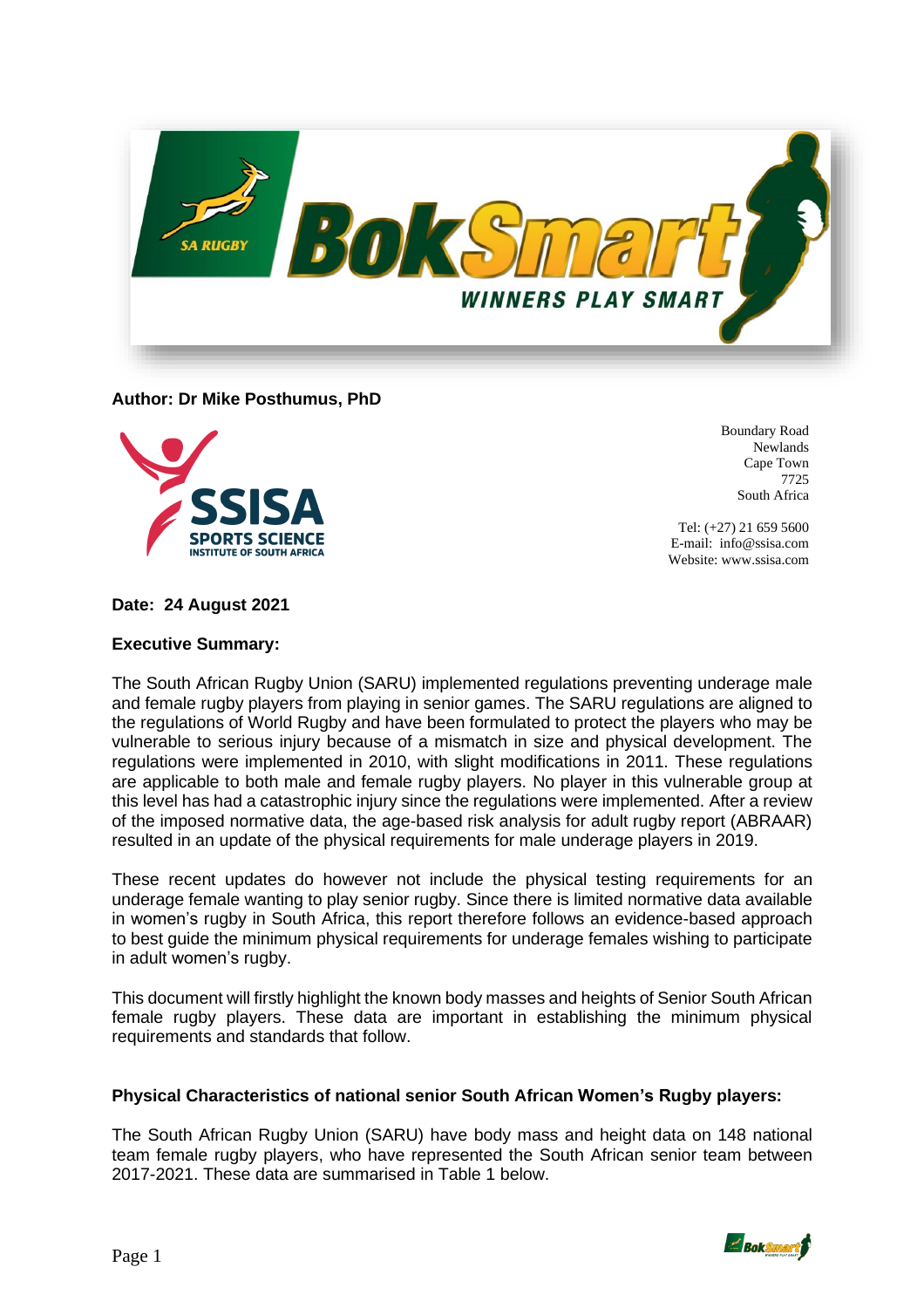Table 1: The average mass and height of South African national team Women's Rugby players within the different positional categories.

|                       | <b>Mean Body Mass (kg)</b> | <b>Mean Height</b><br>(c <sub>m</sub> ) |
|-----------------------|----------------------------|-----------------------------------------|
| <b>Front Row</b>      | $85.8(n=34)$               | $167.9$ (n=16)                          |
| Locks                 | 78.2 (n=20)                | $175.8(n=6)$                            |
| <b>Loose Forwards</b> | $74.6$ (n=19)              | $166.6$ (n=7)                           |
| <b>Inside Backs</b>   | 68.0 (n=22)                | $163.3(n=8)$                            |
| <b>Outside Backs</b>  | $63.3$ (n=46)              | $166.2 (n=19)$                          |

*The data is presented as weight or height with the number of players included in parentheses. Front row = Props and Hookers; Loose Forwards = Flanks and Eighthman; Inside Backs = Flyhalf and Centres; Outside backs = Scrumhalf, Wings and Fullback.*

# **Minimal Requirements for Muscle Strength:**

Muscle strength has previously been assessed by a maximal bench press. Normative muscle strength data is classically reported as a relative value: i.e., maximum weight lifted in kilograms (1RM)/body mass. When evaluating this measurement, the American College of Sports Medicine published normative data for relative bench press; the normative data for men are approximately 1.6 times greater than for women<sup>1</sup>.

The table below shows the male relative bench press requirements (based on the normative weight and strength data shown  $HERE$ ) e.g., 1.24 times Body Mass, the equivalent relative female value adjusted according to the American College of Sports Medicine guidelines e.g., 0.78 x Body Mass, followed by the absolute bench press target in kilograms e.g., 67 kg, which would be required to be allowed to play Women's Rugby in South Africa at the senior level.

|                       | <b>Male Relative 1RM</b><br><b>Bench Press</b><br><b>Minimum</b><br>requirements | <b>Female Relative 1RM</b><br><b>Bench Press Minimum</b><br>requirements<br>(Men /1.6) | <b>Proposed Minimum</b><br><b>Absolute Bench Press</b><br><b>Requirement (Females)</b> |
|-----------------------|----------------------------------------------------------------------------------|----------------------------------------------------------------------------------------|----------------------------------------------------------------------------------------|
| <b>Front Row</b>      | 1.24                                                                             | 0.78                                                                                   | 67 kg (*65 kg)                                                                         |
| <b>Locks</b>          | 1.08                                                                             | 0.66                                                                                   | 51 kg (*50 kg)                                                                         |
| <b>Loose Forwards</b> | 1.21                                                                             | 0.76                                                                                   | 56 kg (*55 kg)                                                                         |
| <b>Inside Backs</b>   | 1.29                                                                             | 0.81                                                                                   | 55 kg                                                                                  |
| <b>Outside Backs</b>  | 1.25                                                                             | 0.78                                                                                   | 50 kg                                                                                  |

Table 2: The calculation of the proposed minimum strength requirements for South African Women's Rugby players

*Front row = Props and Hookers; Loose Forwards = Flanks and Eighthman; Inside Backs = Flyhalf and Centres; Outside backs = Scrumhalf, Wings and Fullback. \* Values are rounded down to the nearest 5kg weight.*

### **Minimal Requirements for Muscle Endurance:**

Muscle endurance has previously been assessed by the maximum number of push ups performed in a minute. The ACSM reports normative data for *female* push-ups. These push ups are *performed with the knees on the ground (knee push ups)*, as opposed to the standard straight leg push ups utilised for males. When evaluating the ACSM published normative data for push ups, the normative data for women (knee push ups) are 0.8 times that of men (standard push ups)<sup>1</sup>. The data for South African Women's rugby players have therefore been adjusted accordingly to match the standards set for their male counterparts, as per the table below.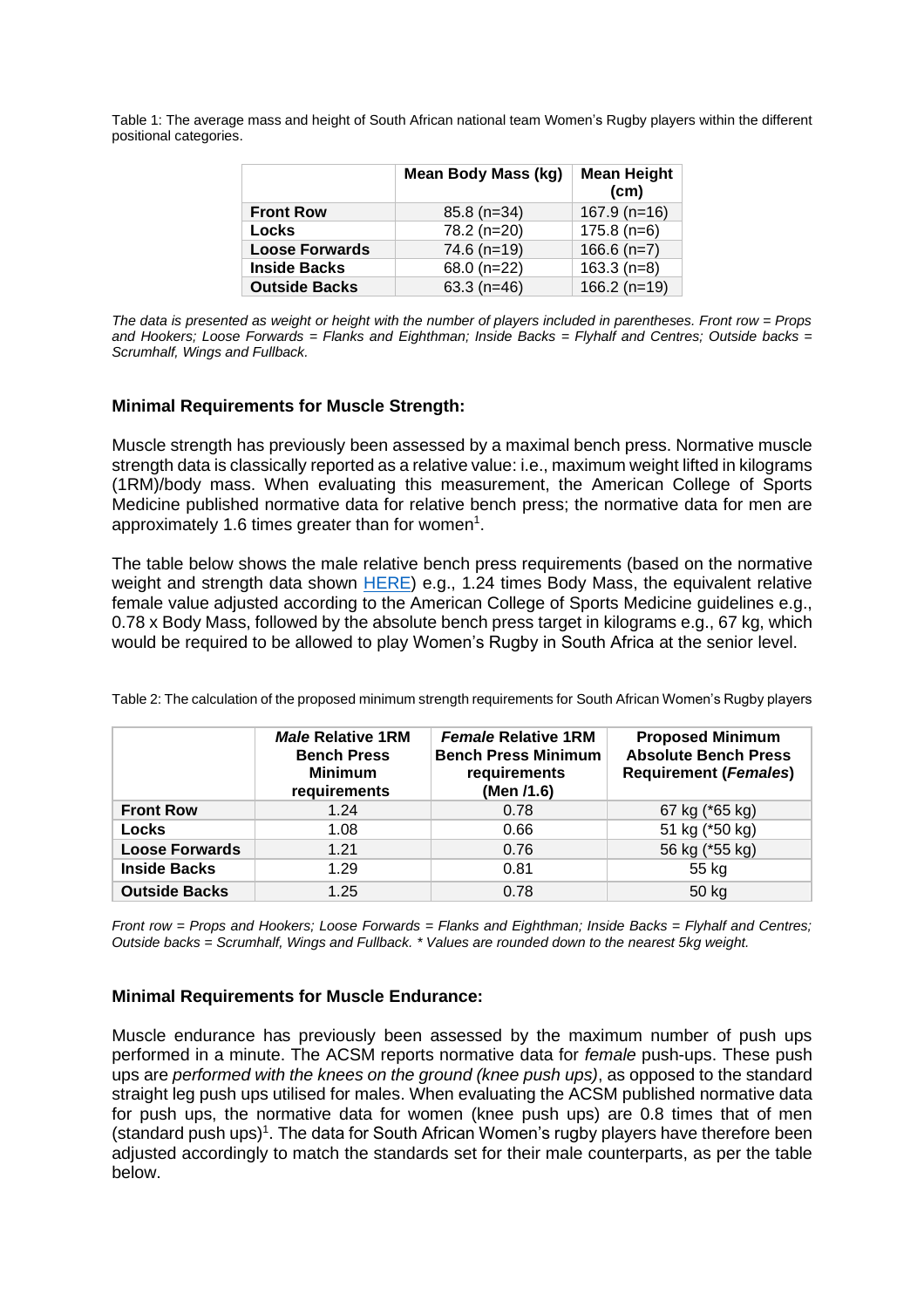Table 3: The calculation of the proposed minimum requirements for muscle endurance for South African Women's Rugby players

|                       | Male Push Ups<br>(straight leg push-ups)<br><b>Minimum requirement</b> | <b>Proposed minimum requirement</b><br>for Female push ups<br>(push ups on knees)<br>(Male push ups x 0.8) |
|-----------------------|------------------------------------------------------------------------|------------------------------------------------------------------------------------------------------------|
| <b>Front Row</b>      | 49                                                                     | 39                                                                                                         |
| Locks                 | 40                                                                     | 32                                                                                                         |
| <b>Loose Forwards</b> | 45                                                                     | 36                                                                                                         |
| <b>Inside Backs</b>   | 51                                                                     | 41                                                                                                         |
| <b>Outside Backs</b>  | 46                                                                     | 37                                                                                                         |

*Front row = Props and Hookers; Loose Forwards = Flanks and Eighthman; Inside Backs = Flyhalf and Centres; Outside backs = Scrumhalf, Wings and Fullback.*

# **Minimal Requirements for Cardiovascular Fitness:**

Cardiovascular fitness has previously been assessed with the Bleep Test. The Bleep Test estimates your maximal oxygen uptake, or  $VO<sub>2</sub>$  max, which is considered to be the best indicator of cardiovascular fitness. The ACSM normative data is able to provide a percentile score for the estimated  $VO<sub>2</sub>$  max value achieved. The table below shows what percentile the target estimated  $VO<sub>2</sub>$  max value represented for males, and using the ACSM data, provides the corresponding percentile equivalent  $VO<sub>2</sub>$  max value and associated number of shuttles required, for South African Women's Rugby players to achieve in the Bleep Test.

Table 4: The calculation of the proposed minimum requirements for cardiovascular fitness for South African Women's Rugby players

|                       | <b>Male Minimum Bleep Test scores</b><br>(Shuttles: VO <sub>2</sub> max: Percentile) | <b>Female</b><br>equivalent<br>$VO2$ max | <b>Proposed</b><br>minimum<br>requirement for<br><b>Bleep Test Scores</b><br>(Females) |
|-----------------------|--------------------------------------------------------------------------------------|------------------------------------------|----------------------------------------------------------------------------------------|
| <b>Front Row</b>      | $73 = 44.2$ ml/kg/min = $43rd$ percentile                                            | 36 ml/kg/min                             | 50 shuttles                                                                            |
| <b>Locks</b>          | $85 = 48.0$ ml/kg/min = $57th$ percentile                                            | 39 ml/kg/min                             | 58 shuttles                                                                            |
| <b>Loose Forwards</b> | $87 = 48,7$ ml/kg/min = $61st$ percentile                                            | 41 ml/kg/min                             | 64 shuttles                                                                            |
| <b>Inside Backs</b>   | $99 = 52,2$ ml/kg/min = 71 <sup>st</sup> percentile                                  | 43 ml/kg/min                             | 70 shuttles                                                                            |
| <b>Outside Backs</b>  | $94 = 50.8$ ml/kg/min = $68th$ percentile                                            | 42 ml/kg/min                             | 67 shuttles                                                                            |

*Front row = Props and Hookers; Loose Forwards = Flanks and Eighthman; Inside Backs = Flyhalf and Centres; Outside backs = Scrumhalf, Wings and Fullback.*